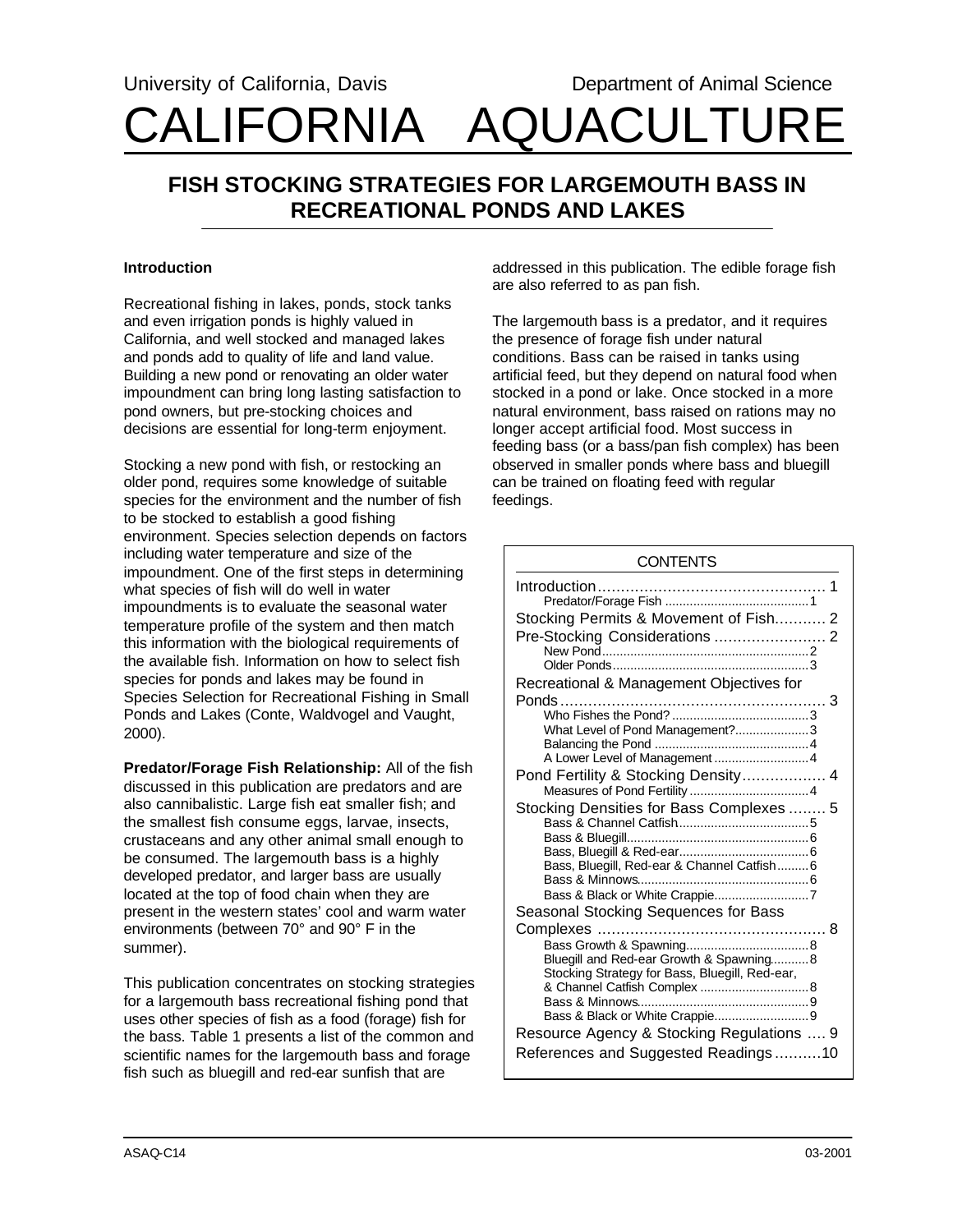| <b>Table 1.</b> Common and scientific names for<br>largemouth bass and forage fish. |                         |  |
|-------------------------------------------------------------------------------------|-------------------------|--|
| Largemouth Bass                                                                     | Micropterus salmoides   |  |
| Bluegill                                                                            | Lepomis macrochirus     |  |
| Red-ear                                                                             | Lepomis microlophus     |  |
| <b>Channel Catfish</b>                                                              | Ictalurus punctatus     |  |
| <b>Fathead Minnow</b>                                                               | Pimephales promelas     |  |
| Golden Shiner                                                                       | Notemigonus crysoleucas |  |
| Mosquitofish                                                                        | Gambusia affinis        |  |
| <b>Black Crappie</b>                                                                | Pomoxis nigromaculatus  |  |
| <b>White Crappie</b>                                                                | Pomoxis annularis       |  |

The choices of forage fish available to bass will be based on physical resources present in the pond or lake, the size of the water impoundment, and local regulations. This publication emphasizes smaller water impoundments  $(½ \text{ to } < 5 \text{ surface acres})$  and small lakes (5 to 10 surface acres). For convenience, the term "pond" will be used to describe all of these bodies of water.

## **Stocking Permits and Movement of Fish**

Whenever aquatic species are moved between bodies of water, primary consideration is given to protecting the natural resources of the area and providing legal protection for the pond owner. California has resource regulations designed to accomplish the first objective, and these regulations must be followed to accomplish both objectives.

Aquatic species should never be moved and reintroduced into new environments unless the movement and introduction are sanctioned by the California Department of Fish and Game, Title 14 regulations. Title 14 regulations apply to all aquatic species, even those located on private property. Fish in privately owned pond systems have escaped into area watersheds because of levee breaks, excessive rainfall and flooding. Title 14 regulations are designed to consider these natural occurrences and restrict specific species to specific area watersheds.

In reality, the regulatory process for stocking farm ponds is not excessive or difficult. A summary of the regulatory protocol for stocking ponds is presented under Resource Agency and Stocking Regulations appearing on page 9 of this publication. This section includes contacts for regulatory information, fliers, and necessary pond stocking protocol.

# **Prestocking Considerations**

**New Pond:** Addressing these prestocking considerations can often save a pond owner time, money, labor, and/or prevent potential legal problems.

- Before a pond is to be stocked with fish, always check with the Regional Office of the California Department of Fish and Game (CDFG) to determine if a stocking permit is required in the county in which the pond is located. Because of different watershed configurations, some counties require a stocking permit where others might not.
- Plant appropriate vegetation on all levees and in the immediate watershed to prevent erosion and limit muddy water resulting from erosion activities. Excessive turbid water can stress fish and interfere with feeding activities of many species. The USDA Soil Conservation Service (SCS) can provide recommendations for vegetation types that are suitable for seeding in your area. The SCS is listed in local telephone directories under Federal Government, United States Department of Agriculture.
- Be sure the pond is adequately sealed before introducing fish. Pond leaking and excessive seepage can be corrected, but this is more easily accomplished before an investment in fish is made. The SCS can provide excellent information on sealing water impoundments.
- Obtain a list of local and regional fish suppliers to compare the types of service provided and pricing. A list can be obtained from the California Aquaculture Association (CAA) by contacting CAA, 3700 Chaney Court, Carmichael, CA 95608, PH: (916) 944-7315.
- Be sure to consider the size versus price of the fish. Some fish combinations may take longer to establish a sustainable fishery when measured from the initial stocking to the recommended start-of-harvest. Smaller fish are cheaper initially, but the rate of survival to first spawn or to a harvest size is reduced compared to stocking larger fish. Larger fish cost more, and some species are more expensive than others.
- When interviewing potential fish suppliers, be sure to discuss the least expensive method for delivering the fish, and ask if an on-site consultation will be offered when the fish are delivered. Delivery options can include delivery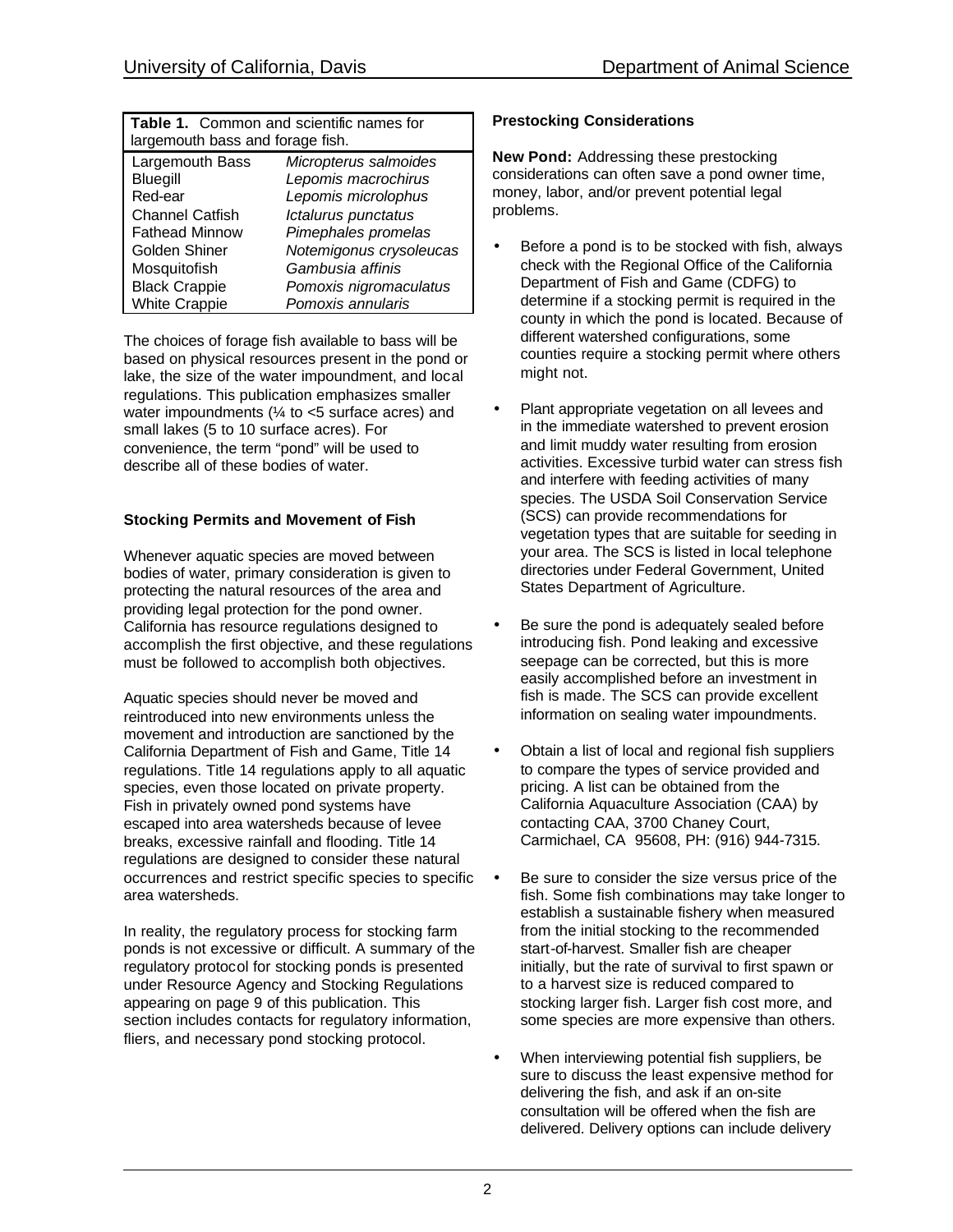by the dealer, by FedEx for small fish, or fish pickup by the pond owner. If delivery is arranged through FedEx, the agreement should include guarantee of live delivery. The dealer should recommend supplies and methods for safe transport of the fish for pond owners who plan to pick up and transport fish themselves. If the latter option is chosen, the dealer's liability for the fish ends when the pond owner takes possession of the fish.

**Older Ponds:** In addition to the prestocking considerations discussed above, older ponds often have unique, additional problems that should be addressed prior to making an investment in new fish stocks.

- Consider aquatic weed control before stocking older ponds. Older ponds often have weed control problems that inhibit water circulation and periodically initiate oxygen depletion. Excessive aquatic vegetation also leads to overpopulation of fish and stunted fish growth. If there is an aquatic weed problem, it should be corrected before fish are stocked. Aquatic vegetation is necessary for a healthy ecosystem, but excessive vegetation becomes a weed problem. For assistance with aquatic weed control, please refer to the publication Aquatic weed control: obtaining assistance (Conte, 2000). The publication can be found in Adobe (.pdf file) format on the California Aquaculture web site (http://aqua.ucdavis.edu).
- Older ponds often contain an undesirable fish population that may have been introduced by natural means or by unauthorized stocking. Elimination of these fish as part of the pond rehabilitation program should be addressed before an investment is made in introducing new fish. If practical, the pond should be drained and dried to remove the fish. Excessive vegetation can also be removed at this time. If the pond cannot be drained completely, partial draining will expose the shallower shelf area, thus allowing weed treatment. This practice can also concentrate an overabundance of smaller fish in the pond's basin and allow the bass to feed on the excess fish. If chemical destruction of fish is planned, prior approval by the CDFG is required. The decision to grant a permit for this procedure is usually the responsibility of the CDFG regional office.

#### **Recreational and Management Objectives for Ponds**

**Who fishes the pond?** To assure maximum enjoyment of a recreational bass fishing pond, recreational and management objectives should be defined early in the planning stage. Recreational objectives should consider who will fish the pond. If children are to be included, the pond's species mix might contain forage fish such as red-ear, bluegill, sunfish and channel catfish. These are easy to catch and can enhance the early experience for children who are being taught recreational fishing values. Pan fish and channel catfish can provide excellent fishing for adults, including seniors who love fishing, but who may not choose to stalk or attract the more elusive bass.

Many small ponds have been stocked with a bass/bluegill/catfish/minnows mix with excellent results. Past recommendations discouraged a bass/forage fish complex for ponds smaller than 1 surface acre. As pond size diminishes, there are fewer resources available to sustain a forage population for the bass. However, ponds as small as ¼ surface acre have supported the bass/forage fish complex when hand feeding has been successfully initiated or where supplementary forage fish, such as fathead minnows, are periodically added to the pond. Hand feeding can be accomplished using automatic feeders that promote feed acceptance by the fish through a consistent delivery of feed. The fish supplier you select should have information on available fish rations. It is often more expensive to operate a smaller pond, especially when electrical power is needed to operate automatic feeders or provide supplementary aeration.

**What level of pond management?** Management objectives should address the level of involvement the pond owner wants to have in maintaining a balanced, vibrant fishery. Bass/forage fish combinations that include red-ear and bluegill require more time and effort to balance the fish population and avoid overpopulation and stunting of fish. To keep the fish population balanced and healthy, it is recommended that these species be fished moderately to heavily, removing about 3 pounds of pan fish for every pound of bass caught. Older ponds often have a stunted bass population. In this situation, bass caught under 8 inches in length should be removed from the pond. Good pond management of the red-ear bluegill combination includes examination of the catch and annual mid-summer seining in shallow areas of the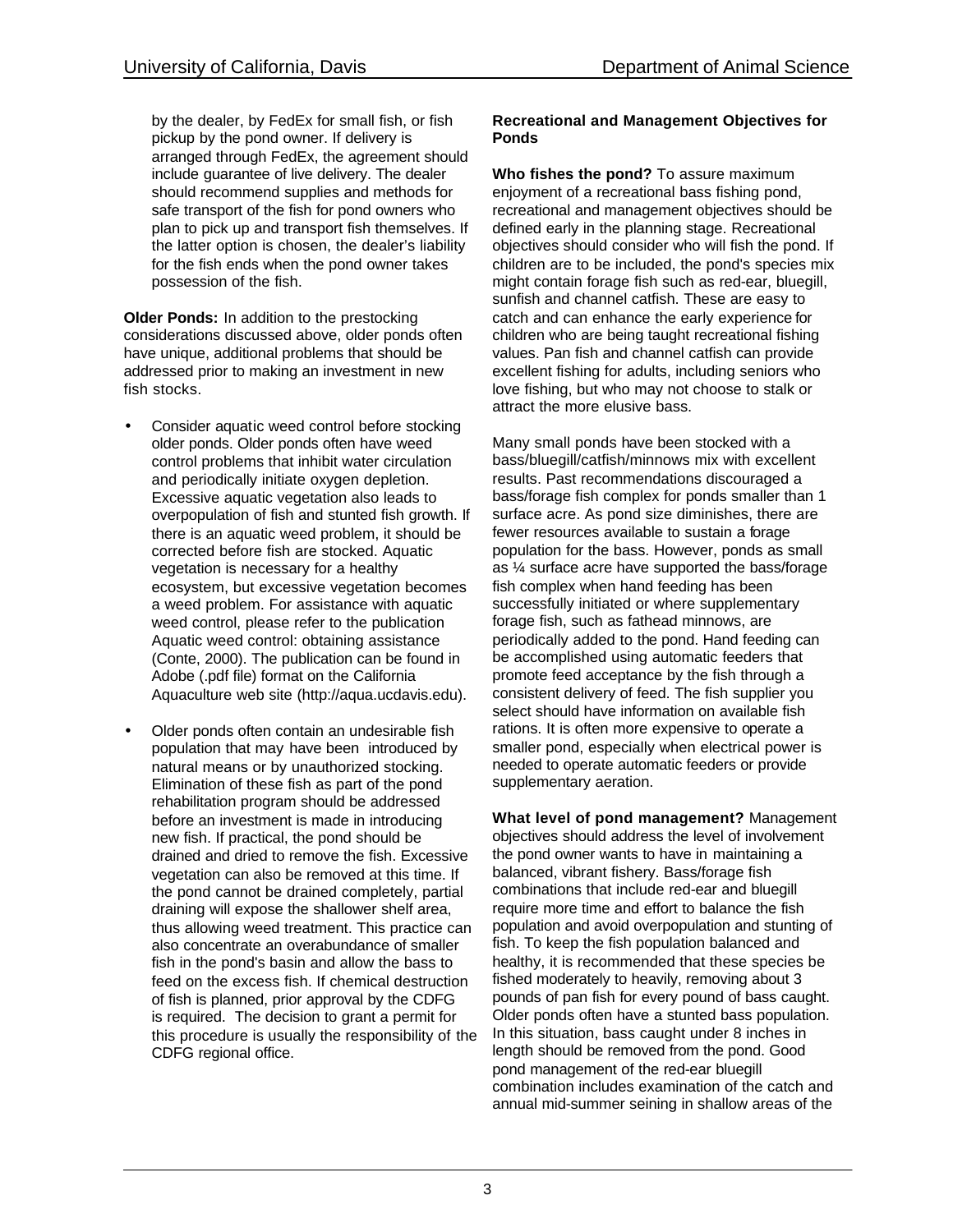pond to record the condition and number of fish present.

**Balancing the pond:** In a well managed, balanced pond, the catch will consist of bluegill and red-ear averaging 6 inches in length and bass averaging about 1.0 to 2.0 pounds. An overabundance of pan fish is indicated by numerous 3- to 5-inch fish and few bass that average about 2.0 pounds or larger. Bass averaging less than 1.0 pound and large pan fish averaging 0.5 pounds and above indicates an overabundance of bass. In a balanced pond, midsummer seining of shallow areas will demonstrate the presence of young bass, bluegill and red-ear, but the overabundance of intermediate-sized 3- to 5-inch pan fish is an indication of pond imbalance. Unmanaged ponds more often result in a large number of small bass.

**A lower level of management:** Many pond owners prefer to avoid management aspects of bass/pan fish complexes. An alternative approach is to provide the bass with forage fish such as fathead minnows or golden shiners. These forage fish require minimum management, overpopulation and stunting are not an issue, and forage fish are supplied to the bass by natural reproduction or by additional stocking. This is a popular choice made by pond owners who want a lower level of pond management, whose systems support natural reproduction of minnows, or who can afford the additional expense of stocking forage fish on a more frequent basis.

Pond owners who have a land conformation that allows several ponds or multiple level ponds have additional options. Many western recreational ponds are based on an upper pond that supports fathead minnow or golden shiner production, and a lower bass pond that is supplied with the forage fish through periodic release into the bass pond from the upper pond. Another option is to net off a section of the bass pond in which habitat and substrate necessary for minnow production are present. As minnows reproduce, the young fish swim through the mesh of the net, but the smaller sized mesh holds back the breeding population. Minnows can also be produced in a separate pond at the same elevation on the property and periodically moved to the bass pond. These options require the establishment of conditions in the minnow pond that meet the requirements for minnow production. Requirements for minnow production can be found in the publication section of the California Aquaculture web site (http://aqua.ucdavis.edu).

# **Pond Fertility and Stocking Density**

Stocking density recommendations are usually based on the estimated fertility of the pond. Other terms used for pond fertility are pond productivity or pond condition. For our purpose we will use the term pond fertility and define it as the amount of resources in a pond available to the living organisms (biomass) in the pond. The greater the fertility, the larger the amount of biomass (fish) the pond can support.

The available resources of a pond include nutrients and other chemicals that support microscopic plants (algae = phytoplankton), which are the base of the food chain that supports all life in the pond. At the top of the food chain is the predator fish, including the pan fish and the bass. Pond resources also include habitat diversity and space, with the latter expressed in surface acres. The larger the pond's surface acreage, the greater the amount of natural food that can be produced and habitat provided for hiding, feeding and nesting. Large surface acre ponds often have larger and more diverse watersheds that direct nutrients into the pond.

**Measures of Pond Fertility:** Pond fertility should be considered a relative term because exact physical and biological measurements are seldom available for individual ponds. Levels of pond fertility are often described as average, high or low, and most determinations of fertility are judgment calls. Classification is often based on past fishing experience and observations of past and present phytoplankton blooms, measurements of water hardness, and/or alkalinity. Consistent, but not excessive, phytoplankton blooms are characteristic of fertile ponds. Pond fertility can be increased through pond fertilization applications of inorganic or organic fertilizers that are then affected by water hardness and/or total alkalinity. For information on techniques of pond fertilization and information on the relationship between pond fertility and water chemistry, please refer to the list of suggested readings at the end of this publication. In general, and for our purposes, the level of relative fertility of a pond receiving no supplemental feed can support a given fish biomass as expressed in Table 2. A pond owner's objective is to maintain a sustainable harvest of fish in a pond that is fished moderately or heavily.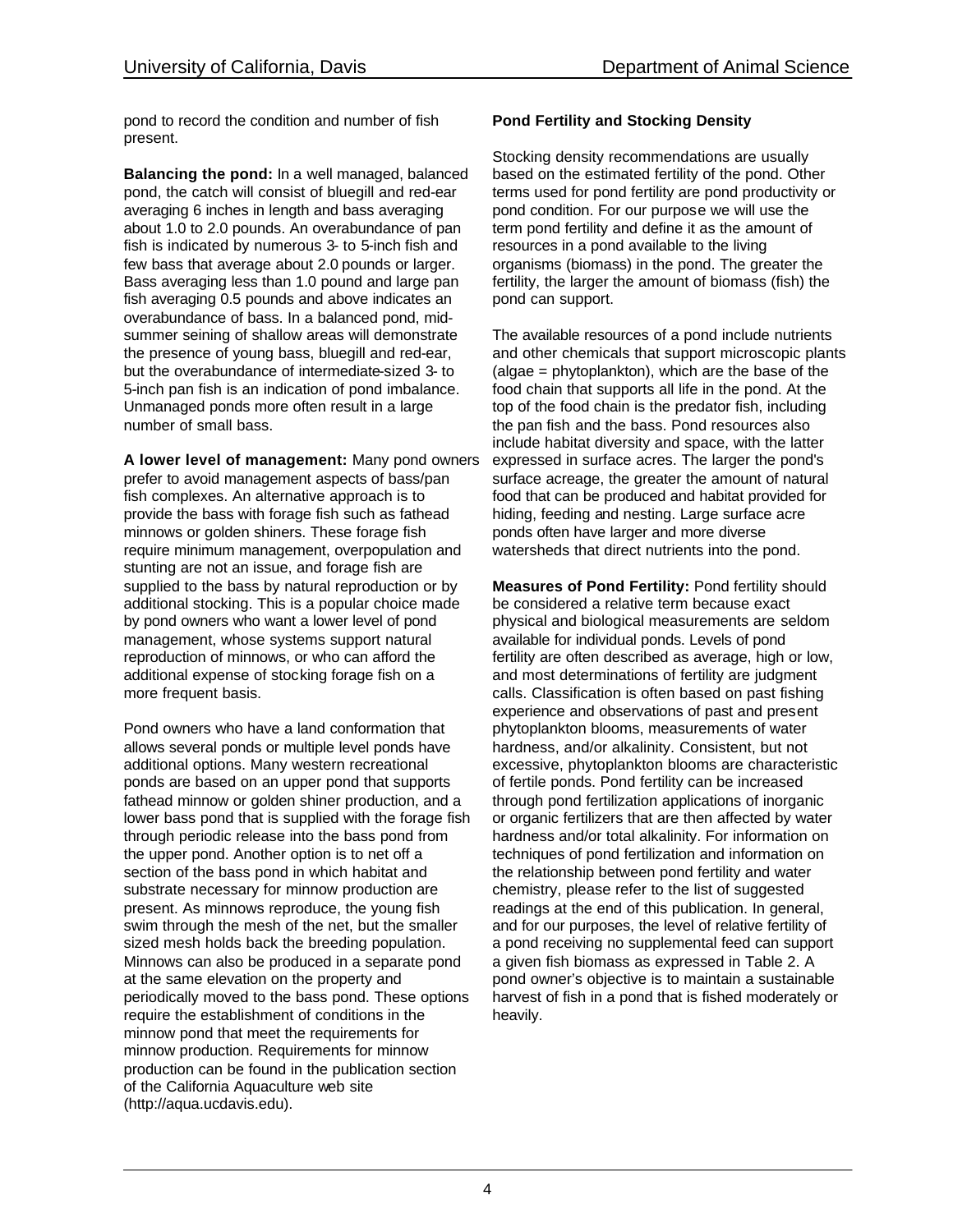| Table 2. General classification of relative pond |                          |  |
|--------------------------------------------------|--------------------------|--|
| fertility and carrying capacity of non-fed pond  |                          |  |
| biomass expressed in pounds of fish per surface  |                          |  |
| acre of pond.                                    |                          |  |
| <b>POND CONDITION</b>                            | <b>CARRYING CAPACITY</b> |  |
|                                                  | Pounds/Acre              |  |
| <b>High Fertility</b>                            | 400                      |  |
| <b>Average Fertility</b>                         | 200                      |  |
| <b>Low Fertility</b>                             | 100                      |  |

Table 2 represents ponds receiving no supplemental feed. Smaller ponds of ¼- to ½ surface acre that receive supplemental feed can support a larger fish biomass of about 25 percent. This requires water exchange and attention to water quality and feeding protocol.



# **Stocking Density for Bass Complexes**

The stocking density tables for largemouth bass used in this publication were developed by fishery biologists and are based primarily on data from the southeastern United States. These basic recommendations were tested and adopted in the western states, but are sometimes modified to fit local conditions such as climate, elevation profiles and activity by wildlife predators. Higher stocking densities are often recommended in the more arid sections of western states with fewer wetland habitats. Under these conditions birds concentrate on available water, and the rate of fish loss due to predation increases. Increased stocking density under these conditions also results in a more rapid establishment of a useable fishery. In all of the following stocking density recommendations, stocking density is based on pond surface acre, not water volume.

Stocking tables should be considered guidelines and not exact formulas for the "perfect" fishing pond. Every pond is different, and the quality of the harvest will depend on the health and natural productivity of the pond. If you can locate a fish producer with experience in local pond management, the subtle modifications in stocking tables and other tips will be invaluable.

Table 3 provides alternative stocking protocols for largemouth bass with suitable forage fish based on relative pond fertility, and with and without the presence of channel catfish. The inclusion of channel catfish does not alter the density protocols for the bass or pan fish.

**Table 3.** Stocking densities for largemouth bass, bluegill and red-ear sunfish in combinations based on relative pond fertility, with and without inclusion of channel catfish, and based on 1.0 surface acre of pond.

| <b>Relative</b><br>Pond<br>Fertility | Bass               | <b>Bluegill</b> | Red-ear | <b>Channel</b><br>Catfish |
|--------------------------------------|--------------------|-----------------|---------|---------------------------|
| High                                 | 150-200<br>150-200 | 1000            |         | $300*$<br>100             |
|                                      | 150-200            | 700             | 300     | 100                       |
| Average                              | 100-125            |                 |         | $150*$                    |
|                                      | 100-125<br>100-125 | 750<br>525      | 225     | 75<br>75                  |
| Low                                  | 75-100             |                 |         | $75*$                     |
|                                      | 75-100<br>75-100   | 500<br>350      | 150     | 50<br>50                  |

\* Stocking protocols using bass and channel catfish without a suitable pan fish as forage should be supplemented with a forage minnow (see Table 4).



**Bass and Channel Catfish:** Whenever bass and channel catfish are stocked together without a pan fish (Table 3), a forage species such as a minnow should be provided. Even if the catfish were to spawn in the pond, the offspring rarely provides enough forage to maintain a suitable bass fishery. Use of minnows as forage is recommended and should follow the density protocols listed in Table 4. The catfish can also be fed a suitable fish ration. However, the bass/channel catfish/minnow combination is not a common protocol.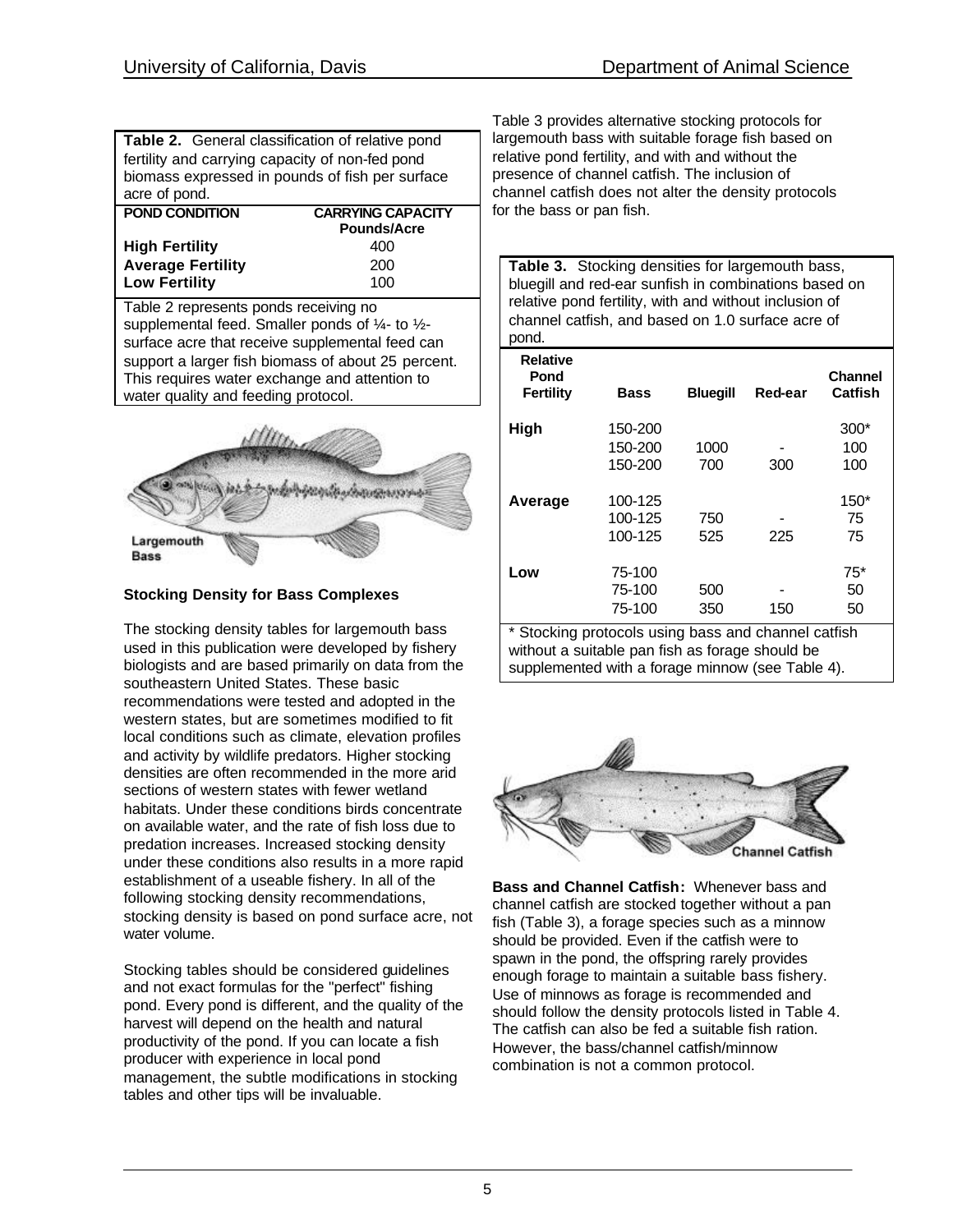

**Bass and Bluegill:** The traditional largemouth bass/pan fish combination places the bass with the bluegill sunfish as the targeted forage fish (Table 3). Traditional recommendations suggest that bass are stocked in a ratio of 10 bluegill for every single bass stocked. As previously described, under some circumstances a higher ration of bass are often recommended in all categories of high, average and low pond fertility. The higher stocking densities presented in Table 3 are primarily recommended for arid areas that concentrate birds and other fish predators on available wetlands. The cost of stocking fish, however, may be a consideration in favor of the lower recommendation. But, under some circumstances there is a minimum level where low stocking density will not establish or improve a pond fishery.

All of the stocking combinations presented in Table 3 require a significant level of fisheries management to maintain a balanced ratio between bass and bluegill. Fisheries management includes removing 3 pounds of bluegill for every pound of bass caught, along with good aquatic weed control. Bluegills easily overpopulate, especially when aquatic weeds are overabundant. This can lead to an Imbalance of bluegill and bass, stunted growth and poorly conditioned bass.



**Bass, Bluegill and Red-ear:** The most popular recommendation in western states is largemouth bass with a combination of bluegill and red-ear sunfish (Table 3). Red-ear sunfish produce fewer offspring than bluegill and are stocked at less than half the density recommended for bluegill. Red-ear do not have the tendency to overpopulate and stunt, even in weedy ponds. Combining red-ear with bluegill reduces problems associated with overpopulation and stunting, but the sunfish must still be fished out in a ratio of 3 pounds of pan fish for every pound of bass removed. Red-ear are not recommended as the sole forage fish for bass because their rate of reproduction does not support an active bass population. In addition, red-ear sunfish also feed on snails. They are recommended for snail control in fishing ponds in which people also swim because the snail is the intermediate host for a larval stage of the parasite that causes "swimmers' itch" in humans.

## **Bass, Bluegill, Red-ear and Channel Catfish:**

Ponds of ½-surface acre and greater can also support channel catfish in combination with bass and pan fish. The larger pond can support the diverse habitats necessary for each species' reproductive and foraging needs. Because of the relative differences in the species, channel catfish do not impact bass and lesser sunfish beyond the occasional role of predator or prey. Field research has demonstrated that channel catfish may be stocked in ponds in densities unrelated to the stocking rate of the other species, but they should be stocked within the range described for relative pond fertility (Table 3).



**Bass and Minnows:** Many western pond owners are interested in recreational bass fishing without the problems associated with pan fish fisheries management. They want to fish for bass and nothing but bass, and/or the pond is of significantly less than one surface acre and will absolutely not support a bass/pan fish combination. An excellent choice for this objective is the combination of largemouth bass and a forage minnow such as fathead minnows or golden shiners. Fathead minnows are the preferred choice of these two species as they spawn all summer and into the fall. Peak spawning occurs in the spring, followed by a secondary smaller peak in the fall. Another popular choice is mosquitofish. Mosquitofish are prolific, have one major spawning peak across the summer months, and provide good summer forage. Golden shiners spawn in the spring but usually provide less forage as the year progresses. The stocking recommendations for a bass/minnow complex are presented in Table 4. The recommendations are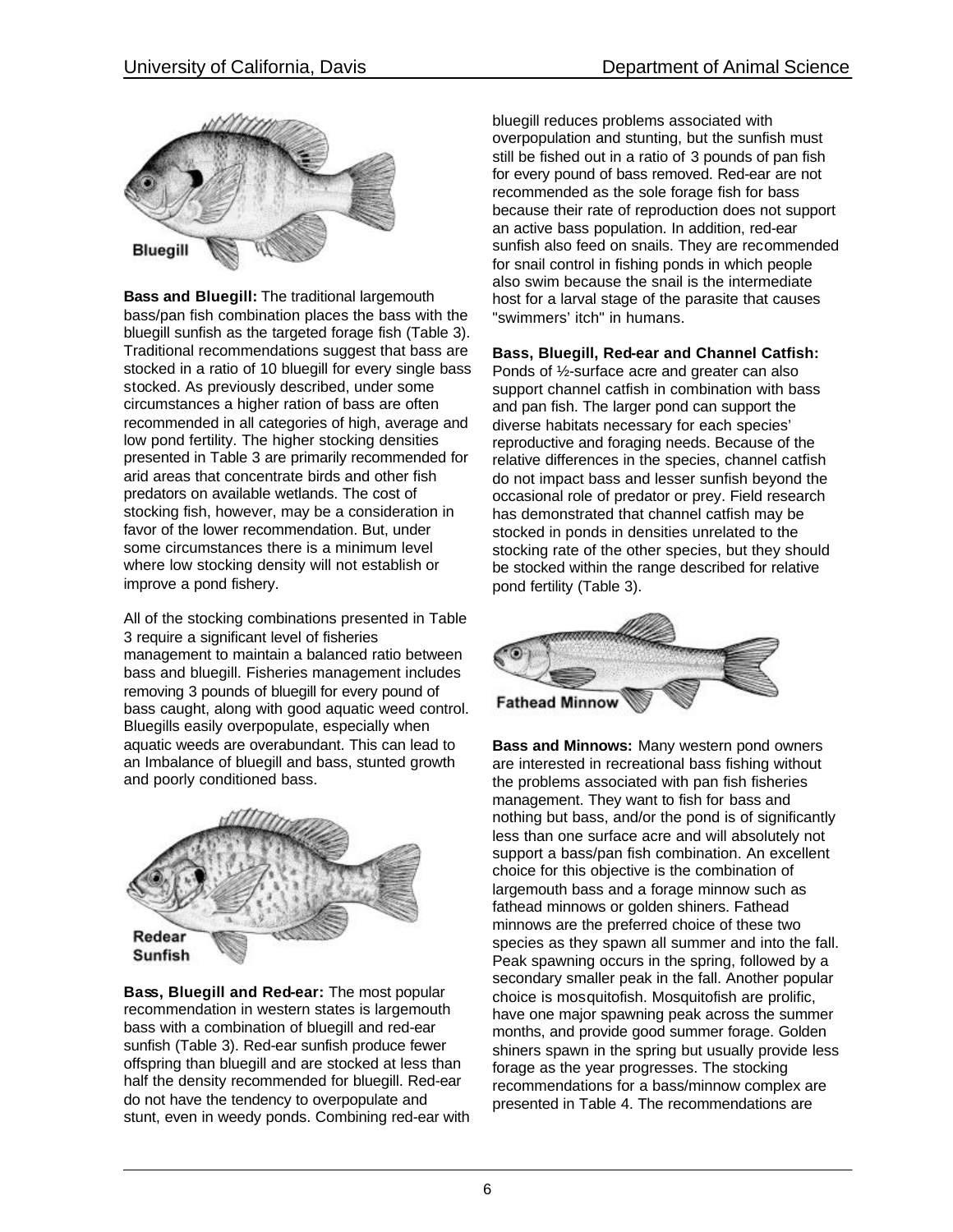based on the density and size of the bass correlated the recommended number of minnows.

**Table 4.** Combinations of densities for fingerling and adult largemouth bass stocked with fathead minnows, mosquitofish, or golden shiners based on relative pond fertility, and 1.0 surface acre of pond.

| <b>POND</b>                                | <b>BASS</b> | <b>BASS</b> | Minnows** |
|--------------------------------------------|-------------|-------------|-----------|
| <b>FERTILITY</b>                           | 4" to 6"    | 8" to 10"   |           |
| High*                                      | 150         | 100         | 2000      |
|                                            | 100         | 50          | 1500      |
| Average*                                   | 100         | 75          | 1000      |
|                                            | 75          | 35          | 750       |
| Low*                                       | 75          | 50          | 1000      |
|                                            | 50          | 25          | 750       |
| * Higher recommendations are presented for |             |             |           |

areas where predation is a factor.

\*\* Fathead minnows, mosquitofish, golden

shiners.

This bass/minnow combination requires periodic restocking of minnows as they are depleted by the bass. An alternative to restocking would include establishing pond conditions that promote minnow reproduction and suitable cover for young minnows. The bass will do well if the pond has adequate shelf area for nesting and spawning. They will reproduce and protect the eggs before hatch and the young fry after hatch. However, minnows have different habitat requirements because they deposit their eggs on structures and do not guard their young. Fathead minnows can be encouraged to spawn by providing partially submerged or floating boards on which they can attach their eggs. River rock placed on the edge of the pond also provides good egg attachment substrate. Golden shiners will attach eggs to filamentous materials such as artificial moss. The young of both species require weedy areas in which to hide as they grow. If resources are available, a successful, innovative approach as described on page 4 is to produce the minnows in a separate pond and supply the forage to the bass pond.

Minnows are not universally accepted as forage fish throughout the West. The recommendation for minnows as forage fish must be compatible with resource objectives of the area watershed, and the pond owner should consult with the regional office of the CDFG.



**Bass and Black or White Crappie:** Crappies are the largest of the pan fish and are considered an excellent sport fish. Neither black nor white crappie does well in higher elevation ponds or transports well. In addition, crappies are seldom available from commercial producers in the West. The largemouth bass and crappie combination is only recommended for lower elevation water impoundments greater than 5.0 surface acres. Crappies are aggressive, spawn at similar water temperatures as the black bass and use the same nesting habitats. Unless the water impoundment has extensive shoreline and shelf area to accommodate both species, the inevitable competition is detrimental to the continued success of the fishery.

Because of the larger water impoundment used in bass/crappie combinations, the system can accommodate additional species that will become established in the available habitats. Additional introductions are to be expected in larger impoundments. The water will attract wildlife, which will transport the eggs of other aquatic animals to the system, including fish. Table 5 provides initial stocking recommendations for the bass/crappie combination. Once established, the pond owner can add other appropriate species as desired.

**Table 5.** Stocking densities for combinations of fingerling and adult largemouth bass and black crappie based on average pond fertility and per 1.0 surface acre of pond. **POND FERTILITY BASS CRAPPIE Average** 100 (4" to 6") 200 Fingerlings

**Average** 50 (8" to 10") 25 Adults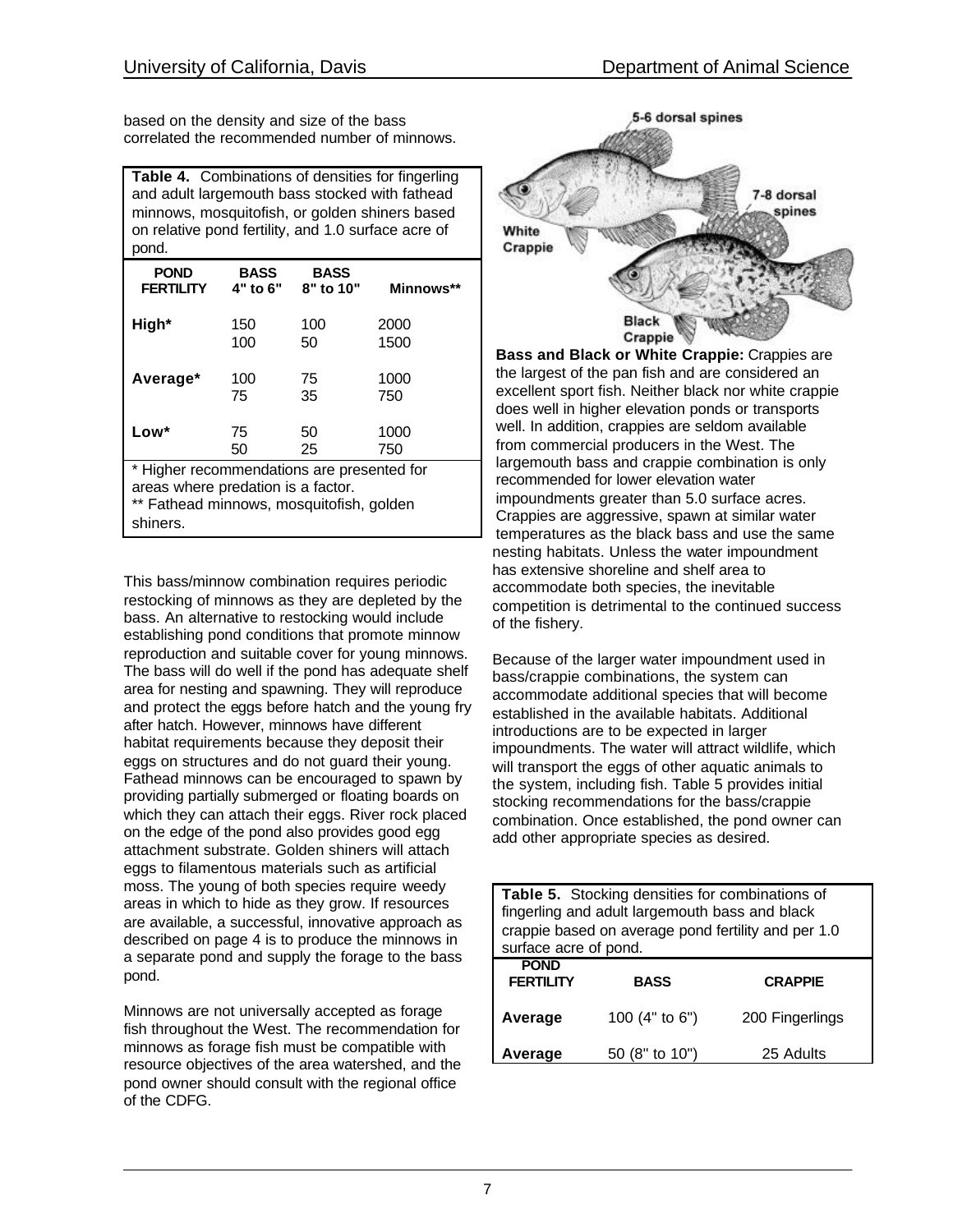#### **Seasonal Stocking Sequences for Bass Complexes**

Establishing a bass/forage fish recreational fishing pond is a multi-year process. To create a sustainable fishery, reproducing populations of the fish have to become established in the pond, and the fish have to grow to a reasonable size.

**Bass Growth and Spawning:** In California, fertile warm water fishponds usually promote fairly rapid growth of fish populations. Small fingerling bass (about 2 inches) grow to an average of about 5 inches by the end of their first year and often average 10 inches by the end of the second year. Under good conditions, some bass may reach 14 and 16 inches by the end of their third and fourth years, respectively. Growth rate is variable and depends on water temperature, density and food supply.

If conditions are suitable in new ponds, some bass may spawn in their second year. Bass in older ponds with established fish populations will usually spawn during their third year. Largemouth bass begin spawning in the spring when water temperatures reach 60° F and above.

# **Bluegill and Red-ear Growth and Spawning:**

Progeny of the early summer spawn of bluegill grow to about 3 inches in length by late fall, 5 inches by the end of the second summer and 7 inches by the end of their third year. Bluegill from the late August spawn can grow to about 1 inch by late fall. Red-ear grow faster than bluegill, and adult fish frequently weigh over one pound in well-managed ponds. Bluegill spawn from about mid-June through August in a single peak. Spawning begins when water temperatures reach the mid-70s. Red-ear spawn in the spring and then again in the fall when the water temperature is about 75° F.

Stocking strategies are designed to ensure that an appropriate forage fish is available to the bass when they are stocked into the pond. For combinations using pan fish for forage, this usually involves first stocking the forage fish and allowing them to spawn, then having the small offspring of the forage fish available when the young bass are stocked. Bluegill feed primarily on worms, insects and micro-crustaceans. Red-ear consume the same organisms plus snails. The bass is a top predator and feeds on anything it finds palatable and is capable of consuming.

**Stocking Strategy for Bass, Bluegill, Red-ear, Channel Catfish Complex:**Traditional stocking strategy involves stocking the bluegill and red-ear in the late summer or fall and the bass the following year in the early spring. This allows the forage fish to become established and spawn in the spring and summer. The more recently stocked bass feed on insects and other small organisms until they are ready to feed on the pan fish offspring. Channel catfish can be stocked at any time; however, the early spring is preferable, before the onset of fall and cooler water temperatures. In California, channel catfish availability peaks in late spring and early summer (Table 6).

| <b>Table 6.</b> Traditional stocking strategy for a bass,<br>bluegill, red-ear combination, with and without<br>channel catfish. |                                     |  |
|----------------------------------------------------------------------------------------------------------------------------------|-------------------------------------|--|
| <b>FISH</b>                                                                                                                      | <b>STOCKING PERIOD</b>              |  |
| <b>Bluegill &amp; Red-ear</b>                                                                                                    | Spring through<br>mid-November      |  |
| <b>Largemouth Bass</b>                                                                                                           | Spring of the following year        |  |
| <b>Channel Catfish</b>                                                                                                           | Anytime, preferably<br>early spring |  |

California fish producers have reported success when stocking all fish at once in the spring if minnows are included in the mix. Natural food, such as insects, is available, and the supplementary minnows serve as forage and sustain the bass throughout the summer. The preferred method is to stock minnows in the early spring, let them establish in the pond, and stock the bass, catfish and lesser sunfish one month later (Table 7).

| <b>Table 7.</b> Western stocking strategy for a bass, |                                                 |  |
|-------------------------------------------------------|-------------------------------------------------|--|
|                                                       | bluegill, red-ear combination, with and without |  |
| channel catfish.                                      |                                                 |  |
| FISH                                                  | <b>STOCKING PERIOD</b>                          |  |
|                                                       |                                                 |  |
| <b>Minnows</b>                                        | Early Spring                                    |  |
|                                                       |                                                 |  |
| <b>Bluegill &amp; Red-ear</b>                         | One month after stocking                        |  |
|                                                       | minnows                                         |  |
|                                                       |                                                 |  |
| <b>Largemouth Bass</b>                                | One month following                             |  |
|                                                       | minnows                                         |  |
|                                                       |                                                 |  |
| <b>Channel Catfish</b>                                | One month following                             |  |
|                                                       | minnows, or before fall                         |  |
|                                                       |                                                 |  |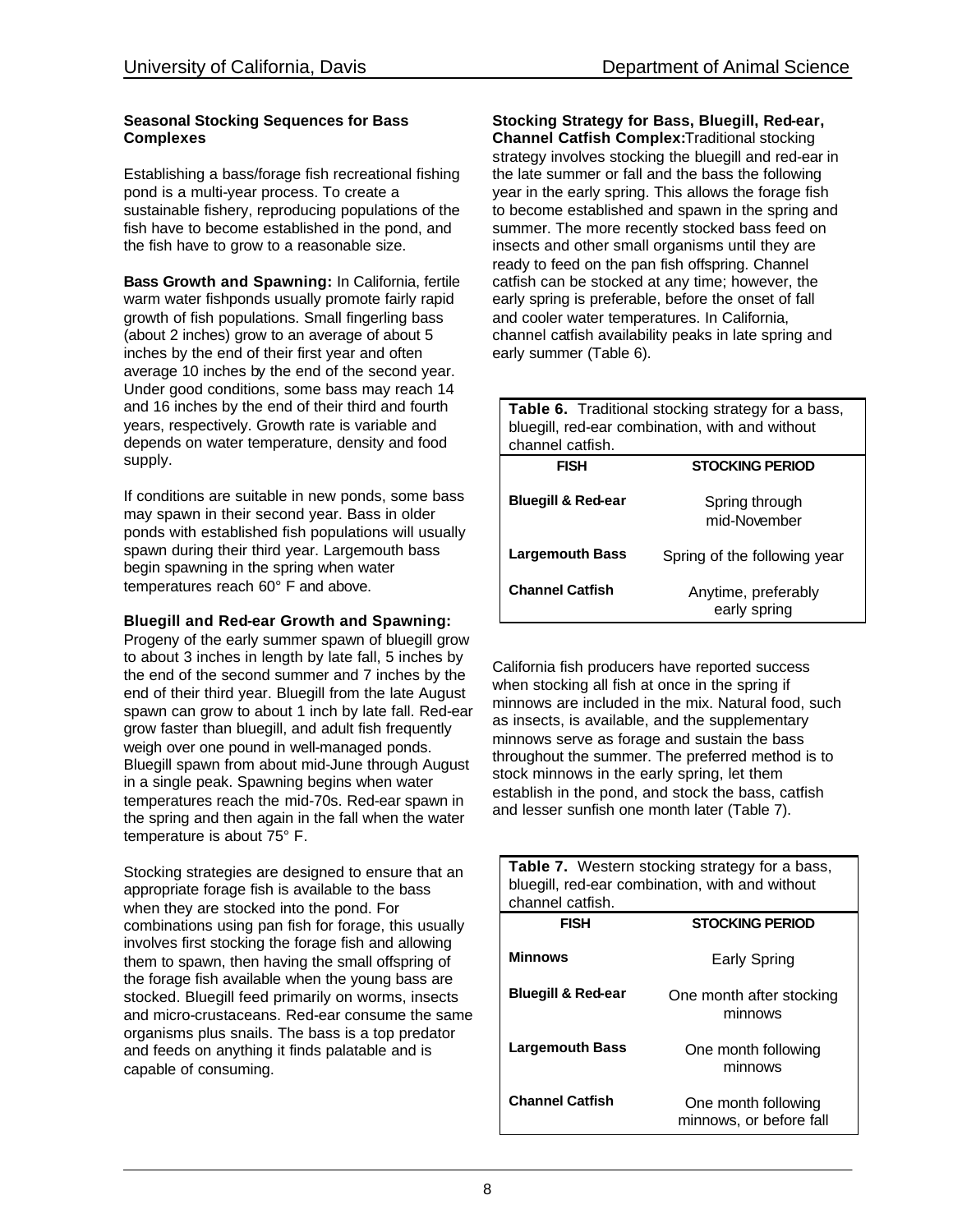**Bass and Minnows:** The bass/minnow complex is a simple stocking strategy. The bass and minnows are stocked during the same period. To assure available forage every year, many pond owners restock the pond in the early spring with about 1000 minnows per surface acre (Table 8).

| stocking strategy.        | <b>Table 8.</b> Largemouth bass and minnow            |
|---------------------------|-------------------------------------------------------|
| <b>FISH</b>               | <b>STOCKING PERIOD</b>                                |
| Largemouth<br><b>Bass</b> | Spring, at the recommended<br>stocking rate (Table 4) |
| <b>Minnows</b>            | Spring, at the recommended<br>stocking rate (Table 4) |

**Bass and Black or White Crappie:** Crappie are seldom available in many parts of the West, but when they are, they provide excellent fishing. The stocking strategies for bass and crappie are relatively simple, providing the smaller animals of approximately the same age and size can be found (Table 9).

| crappie.         | <b>Table 9.</b> Stocking densities for combination of<br>fingerling and adult largemouth bass and black    |
|------------------|------------------------------------------------------------------------------------------------------------|
| <b>FISH</b>      | <b>ALTERNATE STOCKING DENSITY</b><br><b>AND PERIOD</b>                                                     |
| Bass/<br>Crappie | 100, 4" to 6" fingerlings,<br>May through September<br>200, 4" to 5" fingerlings,<br>May through September |
| Bass/<br>Crappie | 50, 8" to 10" juveniles,<br>May through September<br>25 adults, May through September                      |

# **Resource Agency and Stocking Regulations**

California does not require a private stocking permit in every county within the state. Approximately 37 counties or portions of these counties are exempt. California law does requires a pond owner to obtain a private stocking permit to stock a pond or lake if that pond or lake is located in designated "resource sensitive'' counties or portions of these designated counties. A permit is also required in any area where the plant or animal does not appear as a

listed species for that area. The stated purpose of a California private stocking permit is "… to prevent the introduction or spread of undesirable kinds of plants and animals and diseases or parasitized plants and animals which might prove harmful to aquaculture and the State's aquatic resources."

The source of information identifying the specific counties and other essential information may be found in the CDFG regulation and application publication and form:

*Regulations governing private stocking of aquatic plants and animals (Noncommercial)* (Anon., 1993a). (Information Flier)

*Application for private stocking permits, Form FG 749* (Anon., 1993b). (Permit Form)

Both the information flier and permit form may be obtained from CDFG regional offices. Your regional CDFG office is listed in the phone book under State Government, or on the CDFG web site (http://www.dfg.ca.gov/). CDFG may sometimes require an inspection of waters to be stocked before issuing a permit although this is not always mandatory. The forms also may be viewed in the Publication section of the California Aquaculture web site (http://aqua.ucdavis.edu).

Large mouth bass, bluegill, red-ear and crappie may be stocked in private waters only in drainages where they are already present. They are excluded from private waters within the watersheds of salmon and steelhead streams, in mountain trout areas, or in public waters. There are also stipulations about where minnows may be stocked as forage fish for bass or used as bait to catch bass. Stocking intentions should always be discussed with CDFG regional personnel.

Fish for private stocking may be purchased from the State's registered aquaculturists, and a list of these suppliers may be obtained from the CDFG regional office. Please note that fish may not be legally stocked after capture under the provisions of a sport-fishing license. In addition, fishing seasons, bag limits, license requirements, and other California angling regulations apply to all waters on private lands within the state, except when fishing in ponds belonging to registered aquaculturists.